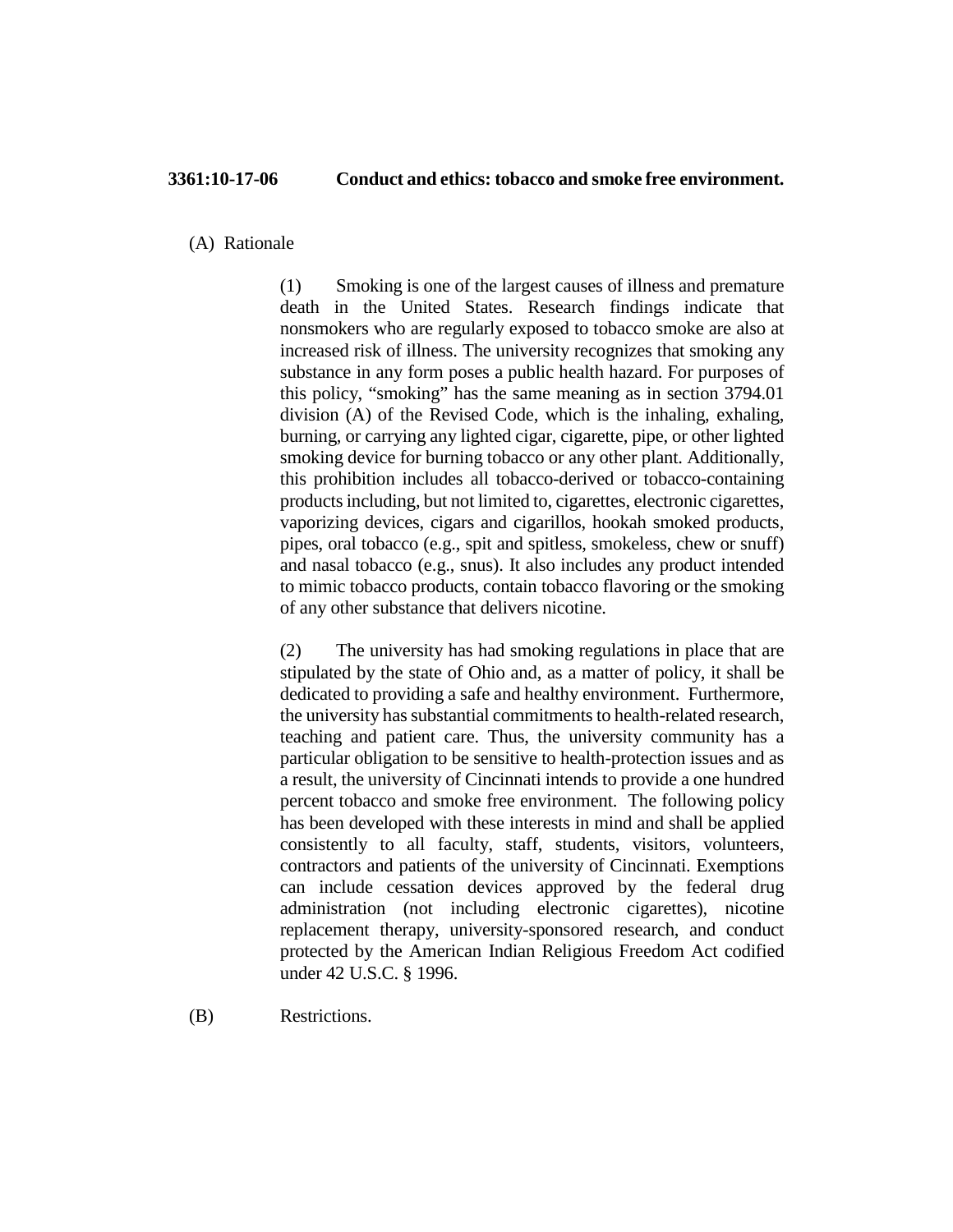(1) Effective May 1, 2017, smoking and tobacco use (including chewing tobacco and electronic cigarettes as outlined in (A)(1) above) shall be prohibited by students, staff, faculty, visitors, vendors, and contractors at all times in or on University of Cincinnati Properties, including events on university property during non-school hours, including but not limited to the following: all facilities owned or leased by the University of Cincinnati as well as the grounds of any property owned or leased by the university. This includes all shelters, indoor and outdoor theaters and athletic facilities, bridges, walkways, sidewalks, residence halls, parking lots, and street parking and garages owned by the university. Please note this also prohibits smoking inside personal vehicles parked on university property as well as any vehicles owned, operated or leased by the University of Cincinnati.

(2)

To ensure compliance with this regulation:

(a) "No tobacco use" signage shall be posted in appropriate locations;

(b) University literature and advertising, particularly that which is related to the posting of employment opportunities and campus events, shall identify the university as being one hundred percent smoke and tobacco free; and

(c) Announcements regarding this policy shall be made during university-sponsored events, as well as at campus functions where deemed appropriate. Event programs shall include a written reminder of this policy.

(3) Tobacco advertising, sales and distribution are prohibited on college campus grounds, in all sponsored publications and at all college campus sponsored events, that are affiliated organizations are prohibited from accepting any form of contribution including, but not limited to, financial support, gifts (such as curriculum, book covers, speakers, etc.) or in-kind support from the tobacco industry for the sponsorship or promotions of any event or activity affiliated in an manner with the University of Cincinnati.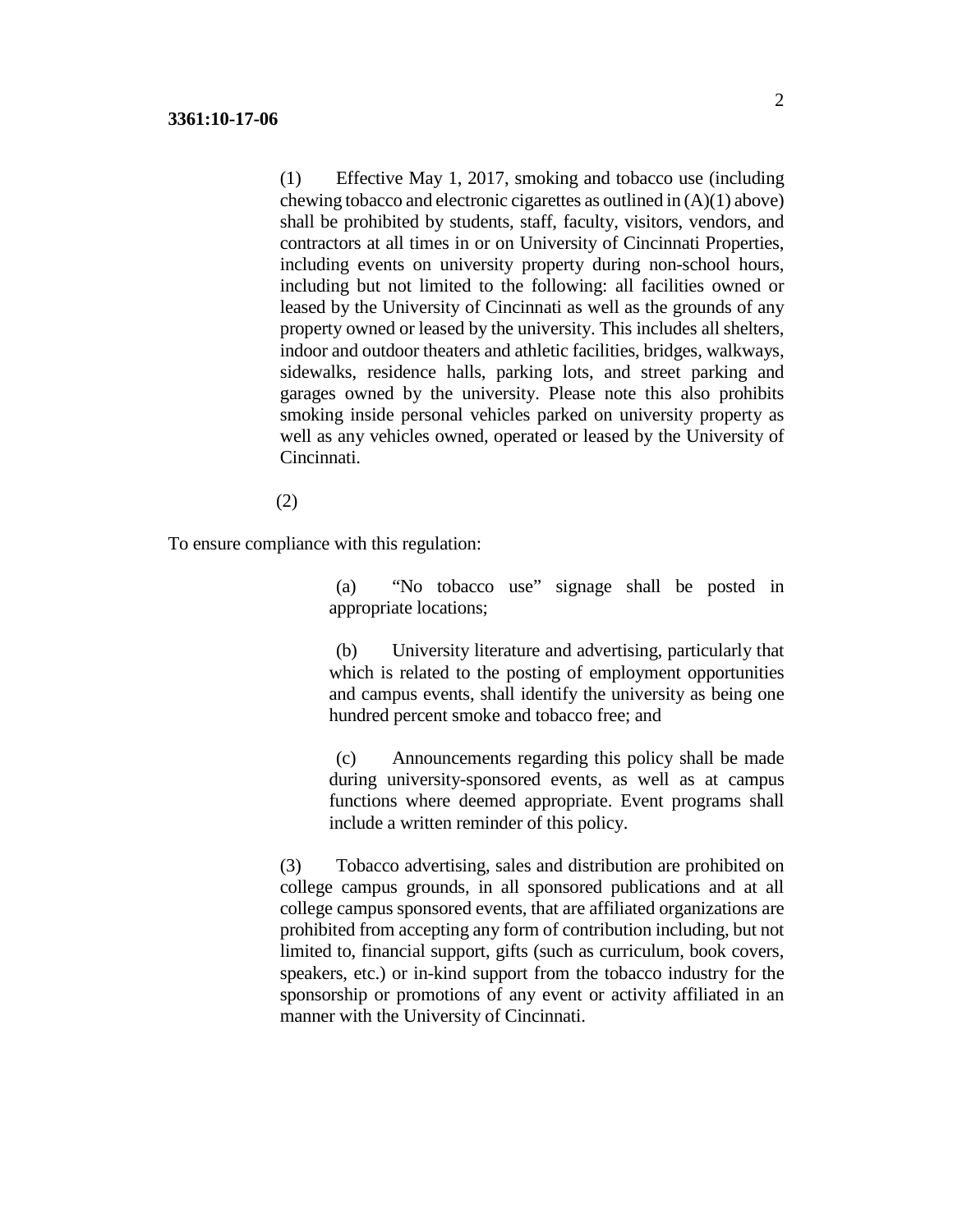(4) Although not under the authority of the university of Cincinnati, all students, staff, faculty and visitors of the university are requested to refrain from smoking and tobacco use on sidewalks and other areas adjacent to university property in an effort to remain good neighbors with our community.

(C) Responsibility and compliance.

(1) It shall be the responsibility of all members of the university of Cincinnati community to observe this rule, both smokers and nonsmokers. Enforcement of this policy will depend on the cooperation of all faculty, staff, and students to not only comply with this policy but to encourage others to comply as well. This helps promote a healthy environment in which to work, study and live. Civility and respect is expected at all times in regards to this policy.

(2) The appropriate union contract or university policies shall prevail in addressing those faculty and staff who fail to comply with this rule.

(3) Tobacco education and cessation shall be closely coordinated with other components of the university of Cincinnati's wellness program.

(4) Any employee of the university of Cincinnati who violates this policy may be subject to disciplinary action up to and including termination and may be subject to monetary fines for violating Ohio's smoking ban ( Chapter 3794 of the revised code).

(5) Any student of the university of Cincinnati who violates this policy may be subject to sanctions pursuant to the student code of conduct and may be subject to monetary fines for violating Ohio's Smoking Ban ( Chapter 3794 of the revised code).

(6) Any visitor who violates this policy may be denied access to university of Cincinnati campuses and may ultimately be subject to arrest for criminal trespass.

Replaces: Former 3361:10-17-06